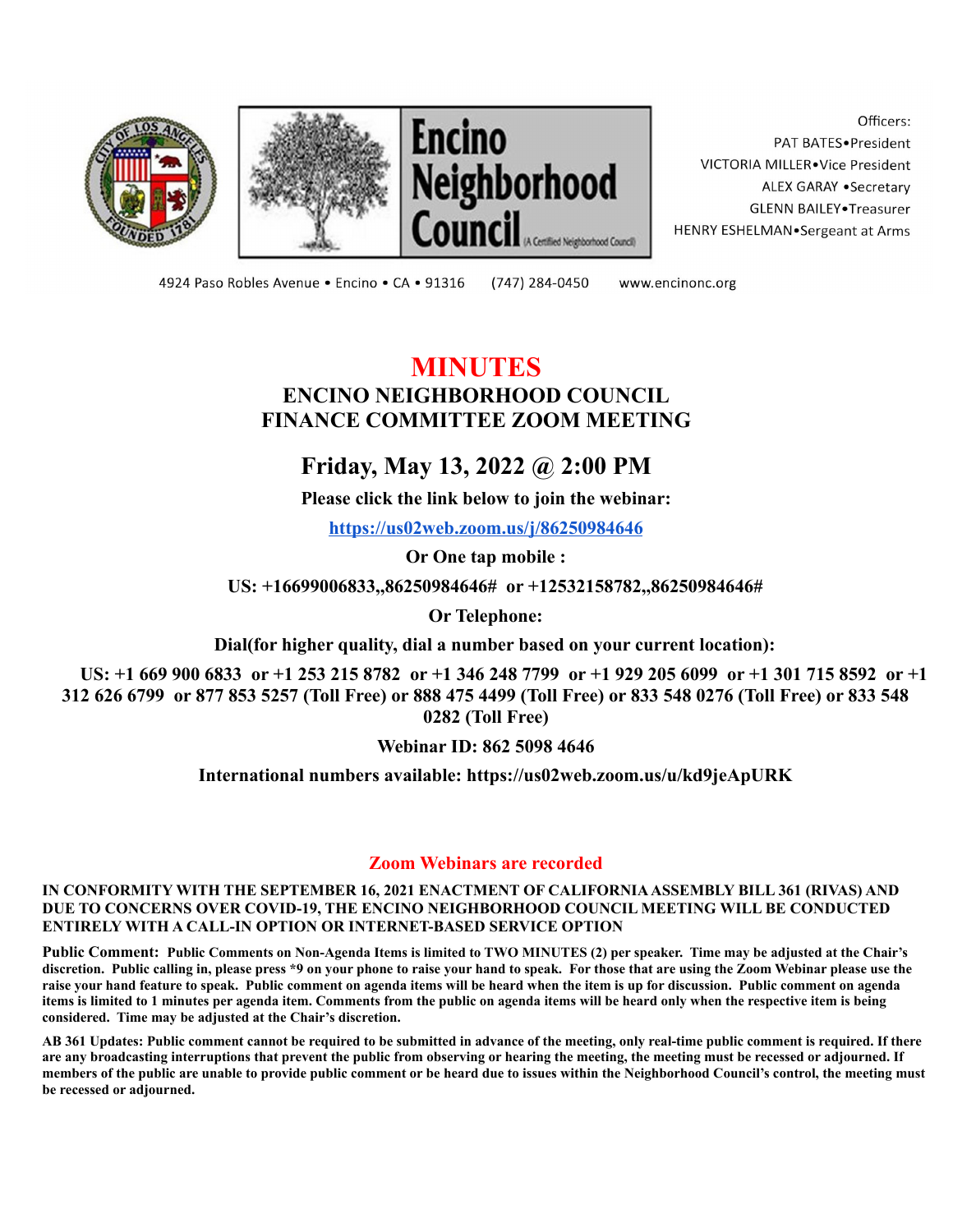## *Committee members PRESENT***:**

1-\*Glenn Bailey: Chair, 2-\*Pat Bates 3-\*Henry Eshelman 4 - Al Mass *Alternate Committee Members ABSENT* 1-Anni Keusseyan

\*Denotes Board Member/Alternate (maximum 5 allowed)

- 1. Call to Order at 2:07 PM
- 2. Approval of Prior Finance Committee Meeting [April](https://www.encinonc.org/assets/documents/8/meeting627a933c64fac.pdf) 8, 2022 meeting minutes (Pat/Henry 4 yes 0 no 0 abstention)
- 3. Public Comment on Non-Agenda Items within the Committee's subject matter jurisdiction Public Comments on Non-Agenda Items is limited to TWO MINUTES (2) per speaker. Time may be adjusted at the Chair's discretion. Public calling in, please press \*9 on your phone to raise your hand to speak. For those that are using the Zoom Webinar please use the raise your hand feature to speak. Public comment on agenda items will be heard when the item is up for discussion There were no public comments on Non-Agenda items
- 4. Action Items: Votes may be taken on all action items.
- A. **Discussion and possible motion: The ENC Finance Committee recommends the ENC approve the Neighborhood Purposes Grant request from Friends of Lanai [Booster](https://www.encinonc.org/page/viewDoc/377/financial) in the amount of \$5,000 for purchase of picnic tables and umbrellas for use by children**. Henry/Glenn, Passed 4 yes
- B. **Discussion and possible motion: The ENC Finance Committee recommends the ENC approve the Neighborhood Purposes Grant request from Los Encino Docents [Association](https://www.encinonc.org/page/viewDoc/383/financial) in the amount of \$4,960 for a public Shakespeare play to be held in July 2022. Glenn/Henry Passed 4 yes/o no/0 abstentions.** The committee discussed and recommended certain changes including allocating non of the ENC's share of costs to marketing, the public suggested attaching a more detailed budget. The revised NPG request is linked.
- C. **iscussion and possible motion**: **The ENC Finance Committee recommends the ENC approve the Neighborhood Purposes Grant application from Volunteers Cleaning [Communities](https://www.encinonc.org/page/viewDoc/376/financial) in the amount of** \$1,850 for tools and equipment on the condition that the board be informed of who is in charge of the program in Encino and that the tools should be kept in Encino and the board be informed of the **location.**. Glenn/Al Approved 4 yes/0 no/0 abstentions.Board discussion included exclusion of certain charges noted on the NPG form and the conditions noted.
- D. **Discussion and possible motion:** Review Neighborhood purposes Grant applications previously approved by the board, resolve issues with City Clerk funding:
	- i. Portola [Middle](https://www.encinonc.org/page/viewDoc/368/financial) School Discuss status of NPG in the amount of \$3,500 (approved by ENC on March 23, 2022) Glenn noted that this was approved by the City clerk and is being funded.
	- ii. [AES](https://www.encinonc.org/page/viewDoc/369/financial) PTA **The ENC Finance Committee recommends the ENC approve the Neighborhood Purposes Grant application from the Academy for Enriched Sciences PTA in the amount of \$3,000 to fund upgrade of shade panels for the student lunch areas.**Glenn/Pat Approved 4 yes/0 nio/0 abstentions. Discussion revolved around the group exemption status and what should be indicated on the affiliated organizations line of the form.
- E. **Discussion and possible motion: The ENC Finance Committee Recommends that the ENC authorize a financial contribution to the Neighborhood Council Budget Advocates in the amount of up to \$500 contingent on the Budget Advocates being the sole recipient of the funds.** Pat/Henry Approved 4yes/0 no/0 abstentions
- F. **Discussion and possible motion:** Consider recommendation from the ENC Parks and Environment Committee to fund up to \$10,000 for new street trees at vacant or stump sites, with an initial priority for the area alon**g Ventura Blvd. from White Oak Avenue to Lindley Avenue (Parks Pat/Marianne 5 yes/0 no/0 abstentions) The ENC Finance Committee concurs with this plan and further recommends that the City be** approached with a request that they share the cost. It was noted this will require a City Council Motion and further it will be contingent on the amount, if any, of excess funds (over \$10,000) at fiscal year end. **Pat/Henry, Approved 4yes/0 no/0 abstentions.**